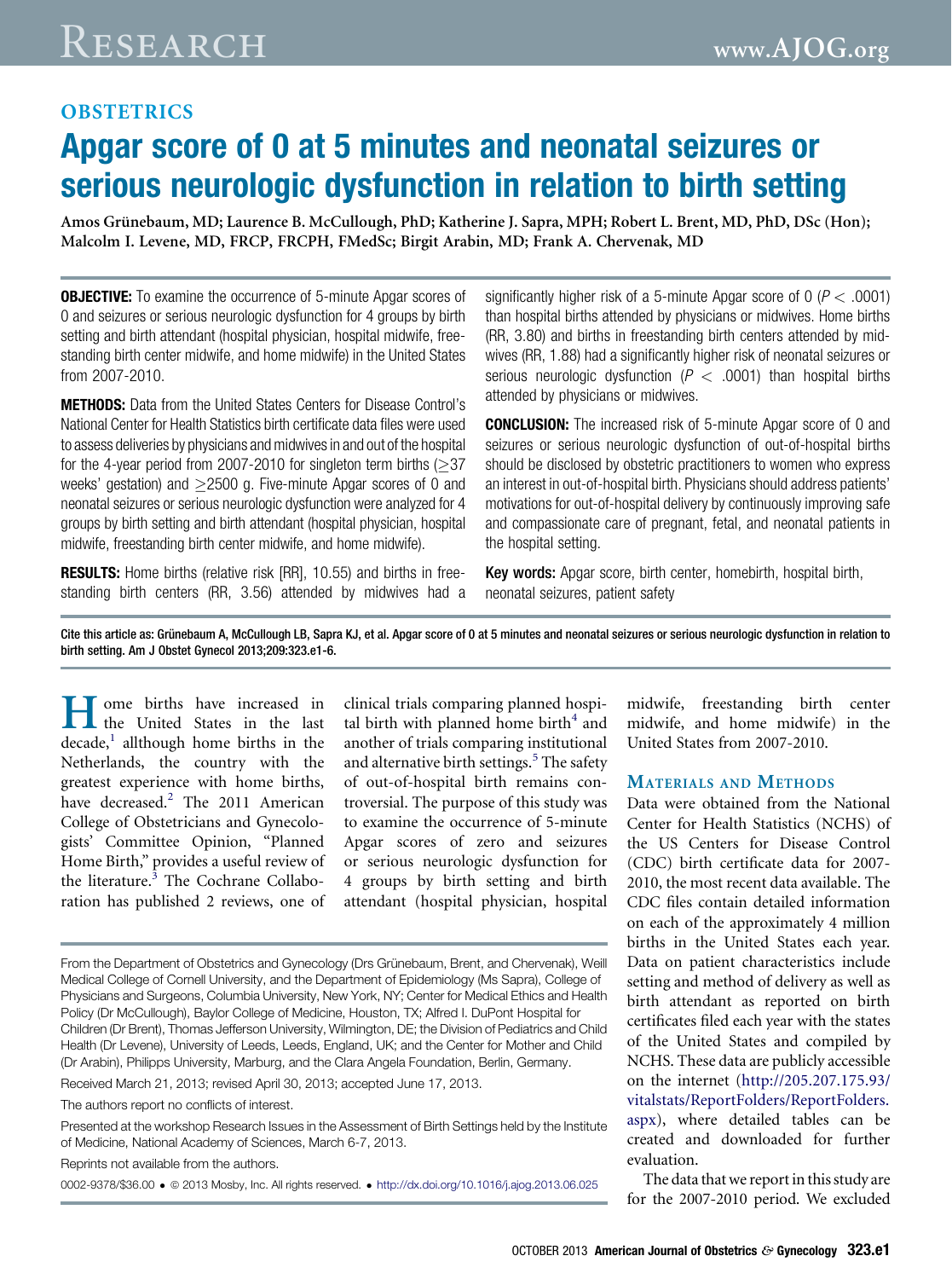preterm births (<37 weeks), infants weighing under 2500 g, and multiple gestations. This study therefore includes only singleton term births (deliveries  $\geq$ 37 weeks) and infants weighing  $>$ 2500 g.

Data on patients' characteristics included parity, race and ethnicity, maternal age, and clinical factors including neonatal weight and weeks of gestation. We included patients in the 4 CDC categories that are described by birth setting and birth attendant: hospital-based physician; hospital-based midwife; freestanding birth center midwife; and homebased midwife.

Missing data were excluded for each parameter before percentages were computed. Differences noted as higher or lower were statistically significant at the  $P < .05$  level.

Apgar scores<sup>6,7</sup> are well reported on birth certificates.<sup>[1,8-11](#page-4-0)</sup> We included outcome data on 5-minute Apgar scores of 0, the clinical and prognostic utility of which is well established. $1,8-11$  We also included outcome data on neonatal seizures or serious neurologic dysfunction, the category used by the CDC. Since the introduction of the 2003 revised US Standard Certificate of Live Birth, outcome data such as seizures or serious neurologic dysfunction have been documented in 21 states in 2007, 27 states in 2008 and 2009, and 35 states in 2010. We calculated the risk ratios for seizures or serious neurologic dysfunction only for those states that had these data on their birth certificates, which included about 56% of all US births. Five-minute Apgar scores of 0 and data on seizure or serious neurologic dysfunction were placed into the same 4 groups by birth place and attendant. Five-minute Apgar scores of 0 and seizures or serious neurologic dysfunction are reported, as well as by parity  $(0, >1).$ 

Bivariable analyses were conducted to determine whether characteristics of mothers and infants differed by the 4 groups. Hospital births attended by physicians served as the reference group in this analysis. For characteristics that had multiple levels (eg, age and race), a reference group was selected (<25-yearsold for age and non-Hispanic white for race). All levels of the characteristic were individually compared with the reference group.  $\chi^2$  statistics were calculated for each bivariable analysis. Risk ratios and 95% confidence intervals (CIs) were calculated for each outcome in the 4 groups. Risks of the other 3 groups were individually compared with risks for hospital births attended by physicians. To account for confounding by parity, stratified analyses were conducted for parity  $= 0$  and parity  $> 0$  for 5-minute Apgar scores of zero and seizures or serious neurologic dysfunction. In addition, stratum-specific estimates were calculated for maternal age <35-years-old, maternal age  $\geq$ 35-year-old, gestational age 37-40 weeks, and gestational age  $\geq$ 41 weeks for 5-minute Apgar scores of zero. All statistical analyses were conducted in OpenEpi (Open Source Epidemiologic Statistics for Public Health, Atlanta,  $GA$ <sup>[12](#page-5-0)</sup>

Because nonidentifiable data from a publicly available dataset were used, our study was not considered human subjects research and did not require review by the institutional review board of Weill Medical College of Cornell University.

## **RESULTS**

From 2007 to 2010, there were a total of 16,693,978 births in the United States. Our study population consisted of 13,891,274 singleton deliveries,  $\geq$ 37 weeks, with a birthweight  $\geq$ 2500 g who were delivered in the hospital, a birthing center, or at home by either a physician or a midwife. In our study population, 5 minute Apgar scores were available for 98.8% of all states and for neonatal seizures or serious neurologic dysfunction in 97.5% of those states that had collected presence or absence of neonatal seizures or serious neurologic dysfunction in their birth certificates.

[Table 1](#page-2-0) shows patient characteristics and the distribution of the 4 groups of settings and birth attendants of our study population. There were a total of 13,891,274 births by physicians or midwives in the hospital, a freestanding birthing center, or at home between 2007 and 2010. The majority of term singleton births (91.16%;  $n = 12,663,051$ ) were physician hospital births; midwife hospital births constituted 8.05% of birth ( $n =$ 1,118,678), and 0.49% ( $n = 67,429$ ) were

midwife home deliveries. Patients delivering at home attended by midwives were significantly more likely to be multiparous, non-Hispanic white,  $\geq$  30 years of age, delivering beyond 41 and 42 weeks, and having macrosomic infants over 4000 and 4500 g ( $P < .0001$ ).

[Table 2](#page-3-0) shows the outcomes and relative risks (RRs) by the 4 groups of settings and attendants for 5-minute Apgar scores of 0, by parity. The RR of a 5-minute Apgar score of 0 for midwife home deliveries was 10.55 (95% CI, 8.62-12.93). The RR of a 5-minute Apgar score of 0 for midwife home deliveries further increased to  $14.24$  (95% CI,  $10.16 - 19.96$ ) for nulliparous patients. The RR for freestanding birth center midwife deliveries was less than home deliveries (3.56 vs 10.55) but it was increased relative to hospital deliveries by physicians or midwives. Within the hospital, midwifeattended deliveries had a lower RR (0.55; 95% CI,  $0.45 - 0.68$ ) compared with physicians.

When we analyzed 5-minute Apgar scores of 0 for women <35 years of age, we found that the RR for midwife home deliveries was  $8.76$  (95% CI,  $6.85-11.21$ ) and for freestanding birth center midwife deliveries the RR was 4.28 (95% CI, 2.81–6.52). The RR for women  $> 35$ years of age for midwife home deliveries was 15.86 (95% CI, 10.97-22.92). When we analyzed 5-minute Apgar scores of 0 for women  $\geq$ 41 weeks' gestation we found that the RR for midwife deliveries was 6.5 (96% CI, 4.09-10.33) and 11.7  $(95\% \text{ CI}, 9.33-14.68)$  for deliveries between 37-40 weeks.

[Table 3](#page-4-0) shows the outcomes by the 4 groups of settings and attendants for seizures or serious neurologic dysfunction and by parity. The RR of seizures or serious neurologic dysfunction for midwife home deliveries was 3.80  $(95\% \text{ CI}, 2.80-5.16)$ , and the RR of seizures or serious neurologic dysfunction for midwife home deliveries further increased to  $6.28$  (95% CI,  $4.08 - 9.67$ ) for nulliparous patients. Freestanding birthing centers midwife deliveries showed an increased risk of 1.88 (95% CI,  $1.11-3.17$ ) for seizures or serious neurologic dysfunction and an increased risk of 2.77 (95% CI, 1.48-5.15) for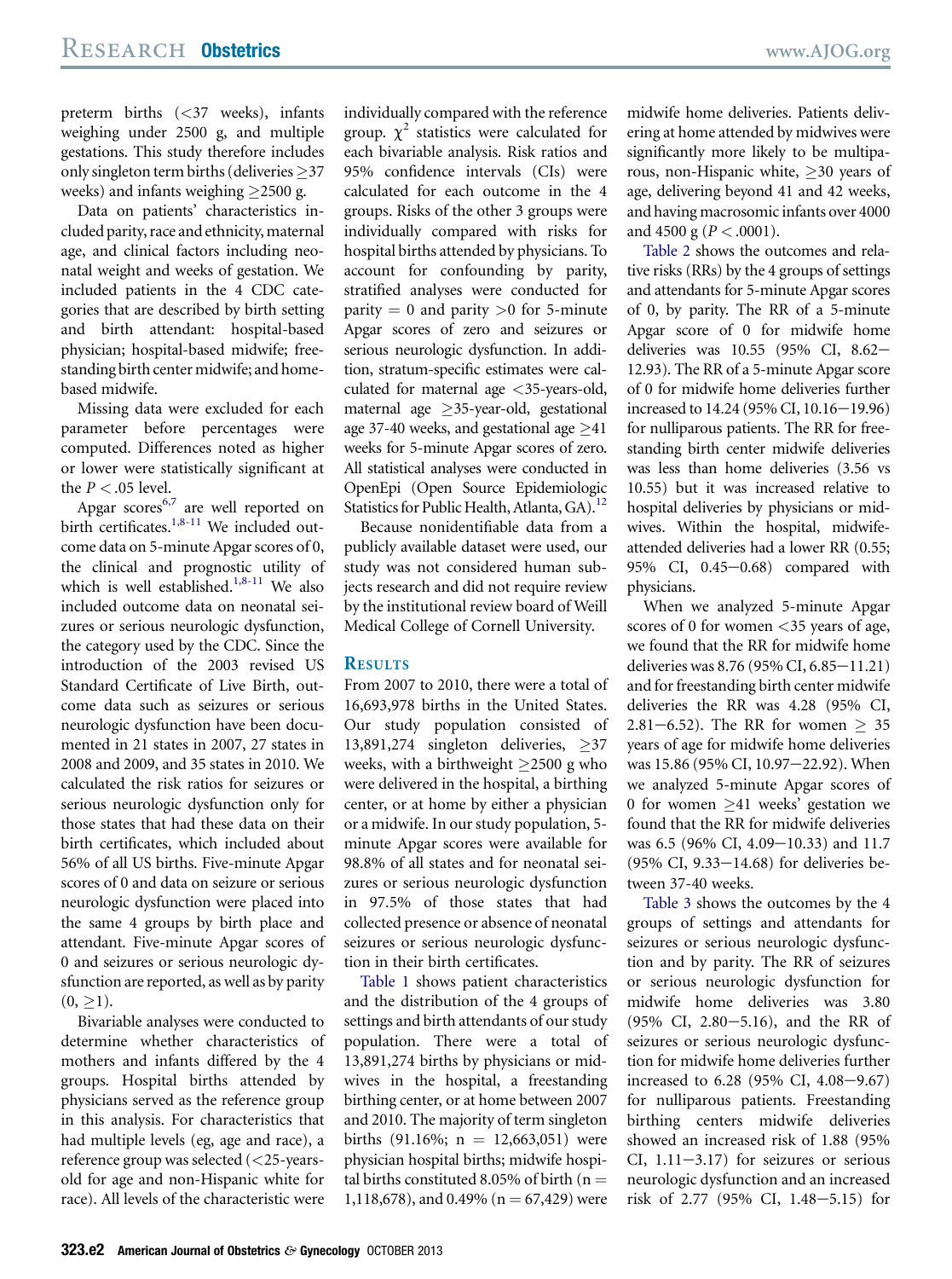<span id="page-2-0"></span>TABLE 1

| <b>Characteristics of study population</b> |                           |                         |                                             |                     |  |  |
|--------------------------------------------|---------------------------|-------------------------|---------------------------------------------|---------------------|--|--|
| <b>Characteristic</b>                      | <b>Hospital physician</b> | <b>Hospital midwife</b> | <b>Freestanding birth</b><br>center midwife | <b>Home midwife</b> |  |  |
| <b>TOTAL</b><br>$N = 13,891,274$           | 12,663,051 (91.16)        | 1,118,578 (8.05)        | 42,216 (0.30)                               | 67,429 (0.49)       |  |  |
| Para $= 0$                                 | $n = 12.615.994$          | $n = 1,115,794$         | $n = 42.000$                                | $n = 60,296$        |  |  |
| Yes                                        | 5,155,779 (40.9)          | 44,0642 (39.5)          | 15,228 (36.3)                               | 14,801 (24.5)       |  |  |
| No                                         | 7,460,215 (59.1)          | 675,152 (60.5)          | 26,772 (63.7)                               | 45,495 (75.4)       |  |  |
| Ethnicity                                  | $n = 12,576,465$          | $n = 1,111,003$         | $n = 41,992$                                | $n = 66,314$        |  |  |
| Non-Hispanic white                         | 6,894,312 (54.8)          | 585,553 (52.7)          | 34,270 (81.6)                               | 60,017 (90.45)      |  |  |
| Non-Hispanic black                         | 1,719,347 (13.7)          | 145,442 (13.1)          | 1865 (4.4)                                  | 1314 (1.98)         |  |  |
| Hispanic                                   | 3,100,313 (24.7)          | 301,223 (27.1)          | 4759 (11.3)                                 | 3533 (5.3)          |  |  |
| Non-Hispanic other                         | 862,493 (6.9)             | 78,785 (7.1)            | 1098 (2.6)                                  | 1490 (2.2)          |  |  |
| Mother's age                               | $n = 12,553,246$          | $n = 1,118,578$         | $n = 42,216$                                | $n = 67,429$        |  |  |
| $<$ 25 y                                   | 4,307,508 (34.3)          | 449,318 (40.2)          | 9338 (22.1)                                 | 10,336 (15.3)       |  |  |
| 25-29 y                                    | 3,505,877 (27.9)          | 325,607 (29.1)          | 14,432 (34.2)                               | 20,899 (31.0)       |  |  |
| $30 - 34y$                                 | 2,957,460 (23.6)          | 228,962 (20.5)          | 12,119 (28.7)                               | 21,331 (31.6)       |  |  |
| $\geq$ 35 y                                | 1,782,401 (14.2)          | 114,691 (10.3)          | 6327 (15.0)                                 | 14,863 (22.0)       |  |  |
| Post EDD                                   | $n = 12,701,519$          | $n = 1,118,936$         | $n = 42,229$                                | $n = 67,504$        |  |  |
| $>41$ wk                                   | 1,982,383 (15.61)         | 227,607 (20.34)         | 11,184 (26.48)                              | 19,286 (28.57)      |  |  |
| $\geq$ 42 wk                               | 798,882 (6.29)            | 85,375 (7.63)           | 3711 (8.79)                                 | 6449 (9.55)         |  |  |
| Macrosomia                                 | $n = 12,663,051$          | $n = 1,118,578$         | $n = 312,586$                               | $n = 61,684$        |  |  |
| $>4000$ q                                  | 1,104,459 (8.72)          | 98,644 (8.82)           | 29,899 (9.57)                               | 12,831 (20.80)      |  |  |
| $>4500$ q                                  | 148,509 (1.17)            | 11,114 (0.99)           | 3699 (1.18)                                 | 2538 (4.11)         |  |  |
| EDD, estimated due date.                   |                           |                         |                                             |                     |  |  |

Grunebaum. Apgar score of 0 at 5 minutes and neonatal seizures. Am J Obstet Gynecol 2013.

seizures or serious neurologic dysfunction for nulliparous patients. Within the hospital, midwife-attended deliveries had a lower RR compared with physicians  $(0.74; 95\% \text{ CI}, 0.62-0.89)$ .

## **COMMENT** Principal findings

There is an identifiable pattern in these data for the outcomes of singleton term births: home birth is associated with a significantly increased risk of 5-minute Apgar scores of 0 and neonatal seizures or serious neurologic dysfunction compared with hospital birth. When it comes to home births vs hospital births, home births are strongly associated with worse outcomes. The increased rate of adverse outcomes of home births exists despite the reported lower risk profile

of home birth.<sup>[13](#page-5-0)</sup> The pattern for freestanding birth centers is also identifiable: this setting is associated with increased risk compared with hospital delivery, though not as high risk as home birth. When it comes to births at a freestanding birth center vs a hospital, births at a freestanding birthing center are strongly associated with worse outcomes.

It is essential to note that these significantly increased risks of adverse outcomes from the setting of home and from the setting of freestanding birth centers reported here may be serious underestimations of clinical complications. A substantial number of the adverse outcomes attributed to hospital births result from transfers from home births.<sup>[14](#page-5-0)</sup> In the Birthplace in Britain

study, up to 45% of nulliparous patients were transferred to the hospital.<sup>[15](#page-5-0)</sup> In the CDC dataset the outcomes for patients whose care began out of the hospital but were transferred to the hospital are counted as outcomes of care in the hospital. They are not reported as outcomes of the original out-of-hospital setting. Obviously, correction of this factor would further negatively impact the RR of all adverse outcomes for births out of the hospital.

We emphasize that the increased risks of poor outcomes from the setting of home birth, regardless of attendant, are virtually impossible to solve by transport. This is because total time for transport from home to hospital cannot realistically be reduced to clinically satisfactory times to optimize outcome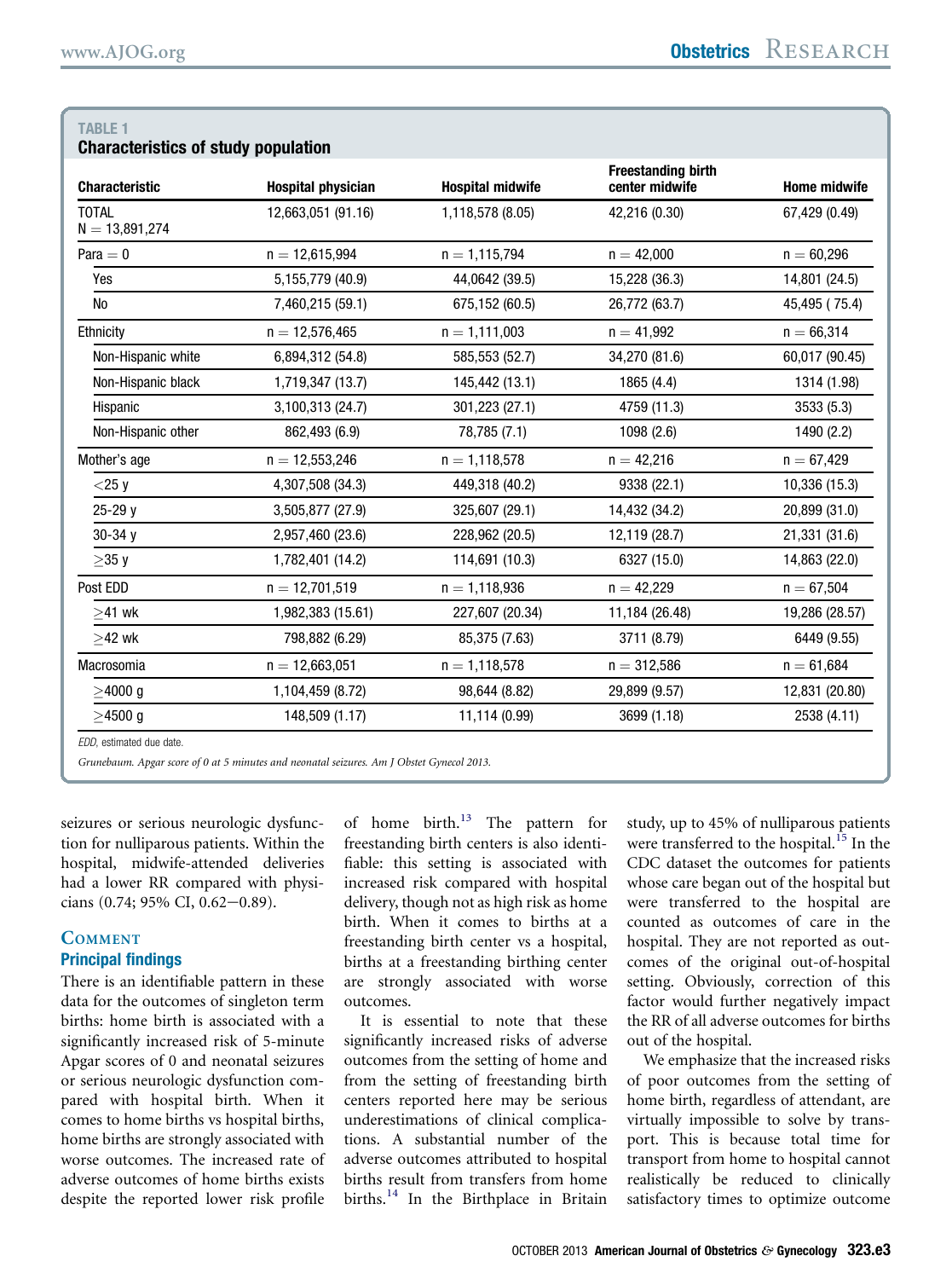<span id="page-3-0"></span>

| <b>TABLE 2</b><br>5-minute Apgar scores $= 0$ by birth setting, birth attendant, and parity |                         |                       |  |  |  |
|---------------------------------------------------------------------------------------------|-------------------------|-----------------------|--|--|--|
| <b>Outcome/Birth setting</b>                                                                | n/Total (per 1000)      | <b>RR (95% CI)</b>    |  |  |  |
| 5-minute Apgar 0 (all)                                                                      |                         |                       |  |  |  |
| Hospital MD                                                                                 | 1,943/12,615,994 (0.16) | 1.00                  |  |  |  |
| Hospital midwife                                                                            | 95/1,115,794 (0.09)     | $0.55(0.45 - 0.68)$   |  |  |  |
| Freestanding BC midwife                                                                     | 23/42,000 (0.55)        | $3.56(2.36 - 5.36)$   |  |  |  |
| Home midwife                                                                                | 98/60,296 (1.63)        | $10.55(8.62 - 12.93)$ |  |  |  |
| 5-minute Apgar 0 ( $P = 0$ )                                                                |                         |                       |  |  |  |
| Hospital MD                                                                                 | 856/5,155,779 (0.17)    | 1.00                  |  |  |  |
| Hospital midwife                                                                            | 37/440,642 (0.84)       | $0.51(0.36 - 0.70)$   |  |  |  |
| Freestanding BC midwife                                                                     | 11/15,226 (7.22)        | $4.35(2.40 - 7.89)$   |  |  |  |
| Home midwife                                                                                | 35/14,801 (2.36)        | 14.25 (10.16-19.96)   |  |  |  |
| 5-minute Apgar 0 ( $P > 0$ )                                                                |                         |                       |  |  |  |
| Hospital MD                                                                                 | 1087/7,460,215 (0.15)   | 1.00                  |  |  |  |
| Hospital midwife                                                                            | 58/675,152 (0.09)       | $0.59(0.45 - 0.77)$   |  |  |  |
| Freestanding BC midwife                                                                     | 12/26,772 (0.45)        | $3.08(1.74 - 5.43)$   |  |  |  |
| Home midwife                                                                                | 63/45,495 (1.35)        | $9.5(7.37 - 12.25)$   |  |  |  |
| Hospital MD is the reference group.                                                         |                         |                       |  |  |  |

BC, birth center; CI, confidence interval; MD, doctor; RR, relative risk.

Grunebaum. Apgar score of 0 at 5 minutes and neonatal seizures. Am J Obstet Gynecol 2013.

when time is of the essence when unexpected deterioration of the condition of either the fetal patient or pregnant patient occurs.

### Clinical implications

Our data have important implications for the informed consent process for planned out-of-hospital birth. In the ethics and law of informed consent, obstetricians have the professional responsibility to identify medically reasonable alternatives for the management of pregnancy and their benefits and risks.<sup>[16](#page-5-0)</sup> The data reported here strongly support the clinical judgment that home delivery and birth in freestanding centers are not medically reasonable, given their preventable, clinically significant absolute and RRs of adverse perinatal outcomes. Physicians therefore should not offer and should recommend against birth settings outside the hospital.<sup>[17,18](#page-5-0)</sup> We emphasize that this stance should be accompanied by effective efforts to reduce unnecessary interventions and to improve the institutional setting of hospital delivery to make it more home like,  $17,18$  as well as continuously improve its quality and safety.<sup>[19](#page-5-0)</sup>

#### Implications for research

Initiation of clinical trials at any phase requires protection of human subjects from preventable adverse events in the study design. In our judgment, the principal findings of our study document increased, preventable harms of out-of-hospital settings that should rule out as ethically unacceptable randomized controlled clinical trials of hospital vs out-of-hospital birth settings. $17,18$ 

## Findings in other studies

Some studies that reported on low-risk home births showed decreased perinatal and neonatal mortality rates, $20,21$  although other studies reported increased mortality rates.<sup>22-24</sup> In a comparison of midwife-attended hospital vs midwifeattended home birth, Malloy reported an increased risk of neonatal mortality and 5-minute Apgar scores <4 for the home vs the hospital setting.<sup>[25](#page-5-0)</sup> Our

analysis is more comprehensive than Malloy's both by setting and by attendant.

There is a pattern related to the incidence of 5-minute Apgar scores of 0 in our analysis: nulliparous patients have a many-fold significantly higher risk of 5-minute Apgar scores of 0 in the home setting, when compared with multiparous women. Others have observed this pattern<sup>[26](#page-5-0)</sup> and have called for discouraging women from having their first birth at home.<sup>[27](#page-5-0)</sup> We emphasize that, despite these differences, lower risk conditions such as multiparity or term births below 41 weeks do not provide acceptable protection from adverse outcomes in the home setting.

## Strengths and limitations

The major strength of our analysis is the large sample size for both hospital and home birth over a 4-year period from the most comprehensive and reliable dataset available in the United States. Our data are also consistent with those of others who found increased neonatal morbidity and mortality<sup>[25](#page-5-0)</sup> in home births, especially in nulliparous women.<sup>26</sup>

Our study has several limitations. The quality of data reported in birth certifi-cates can vary.<sup>[11,28](#page-4-0)</sup> Although information on setting, birth attendant, and Apgar scores are reliable in the CDC dataset, data on seizures or serious neurologic dysfunction are less so.<sup>[1,8-11](#page-4-0)</sup> Another limitation is that our data for seizures or serious neurologic dysfunction included about 60% of the US births between 2007 and 2010 for those states that have been using the 2003 US Standard Certificate of Live Birth. Because of this sample, results about neonatal seizures or serious neurologic dysfunction may not be generalizable for the whole country. Nevertheless, for the states reporting, there was a 97.5% compliance rate for indicating presence or absence of seizures or serious neurologic dysfunction. The CDC data on seizures or serious neurologic dysfunction include those of genetic, prenatal, intrapartum, and neonatal origin that might not be related to birth setting.

Another limitation is that it is not possible to know from the CDC data whether a 5-minute Apgar score of 0 was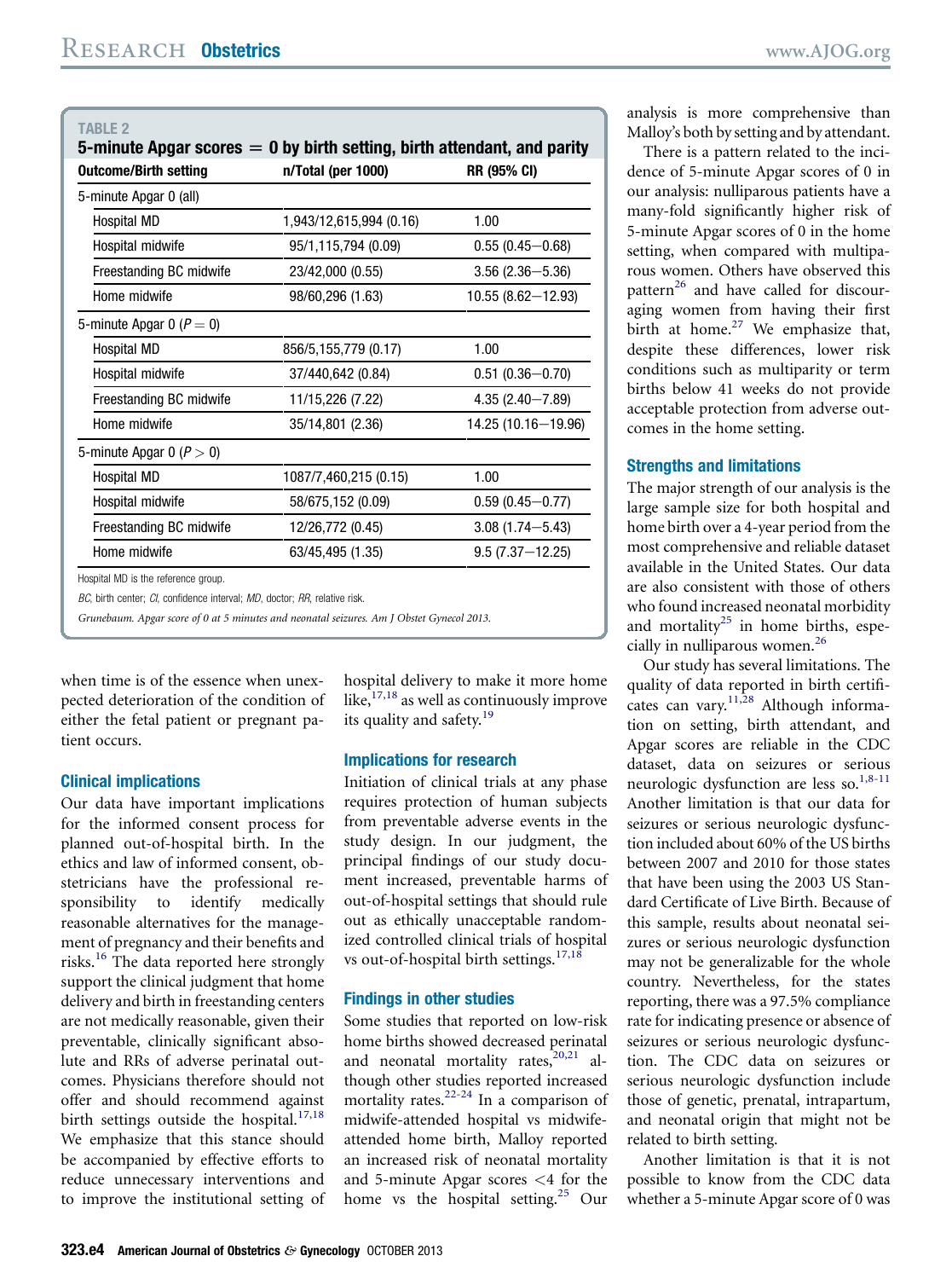## <span id="page-4-0"></span>TABI F 3

Neonatal seizures or serious neurologic dysfunction by birth setting, birth attendant, and parity

| Variable                | N/Total (per 1000)    | <b>RR (95% CI)</b>  |
|-------------------------|-----------------------|---------------------|
| Seizures (All)          |                       |                     |
| Hospital MD             | 1823/8,102,337 (0.22) | 1.00                |
| Hospital midwife        | 121/727,395 (0.17)    | $0.74(0.62 - 0.89)$ |
| Freestanding BC midwife | 14/33,188 (0.42)      | $1.88(1.11 - 3.17)$ |
| Home midwife            | 42/49,091 (0.86)      | $3.8(2.80 - 5.16)$  |
| Seizures ( $P = 0$ )    |                       |                     |
| Hospital MD             | 981/3,297,301 (0.30)  | 1.00                |
| Hospital midwife        | 77/286,920 (0.27)     | $0.90(0.72 - 1.14)$ |
| Freestanding BC midwife | 10/12,155 (0.83)      | $2.77(1.48 - 5.15)$ |
| Home midwife            | 21/11,239 (1.87)      | $6.28(4.08 - 9.67)$ |
| Seizures ( $P > 0$ )    |                       |                     |
| Hospital MD             | 842/4,805,036 (0.18)  | 1.00                |
| Hospital midwife        | 44/440,475 (0.10)     | $0.57(0.42 - 0.77)$ |
| Freestanding BC midwife | 4/21,073 (0.19)       | $1.08(0.41 - 2.89)$ |
| Home midwife            | 21/37,853 (0.55)      | $3.17(2.05 - 4.88)$ |
|                         |                       |                     |

Hospital MD is the reference group.

BC, birth center; CI, confidence interval; MD, doctor; RR, relative risk.

Grunebaum. Apgar score of 0 at 5 minutes and neonatal seizures. Am J Obstet Gynecol 2013.

effectively a stillbirth that occurred antepartum or intrapartum. We do not believe that this limitation changes our major findings. This is because the vast majority of stillbirths delivered in the hospital are known to be antepartum and not intrapartum.[29-31](#page-5-0) On the other hand, in out-of-hospital settings, most antepartum deaths in planned home births would be transferred to the hospital. Moreover, in out-of-hospital settings, there is likely less antepartum testing and no continuous electronic intrapartum fetal monitoring, both of which may have affected adverse outcomes.

Data on long-term follow-up of neonates would be optimal, but the CDC database does not include such information. An Apgar score of 0 indicates that there are no signs of life (no heartbeat, no breathing or movements). Infants with a 5-minute Apgar score of 0 have a significantly increased risk of mortality and if they survive an increased risk of significant morbidity. $32,33$  Survival relates directly to the effectiveness of neonatal

resuscitation that is severely limited in home births. Head cooling may improve outcomes but there is still significant mortality and morbidity.<sup>[34](#page-5-0)</sup>

Most importantly, the CDC does not categorize as out-of-hospital births those hospital births that resulted from transfer from out-of-hospital settings where there was an intention for out-of-hospital birth. A midwife-attended delivery at home or at a birth center, however, is an appropriate proxy for intended or planned out-of-hospital delivery. There is no way to assess from these data when intended out-of-hospital deliveries are transferred to the hospital, making an intention-to-treat analysis impossible.

## **Conclusion**

The increased risk of 5-minute Apgar score of 0 and increased rates of seizures or serious neurologic dysfunction of out-of-hospital birth must be acknowledged by all obstetric practitioners and should be disclosed to all pregnant women who express an interest

in out-of-hospital birth. In addition, physicians have the professional responsibility to recommend against planned out-of-hospital births to women who express an interest in it and not to refer their patients to randomized controlled clinical trials of hospital vs out-of-hospital birth as ethically unac-ceptable.<sup>[17,18](#page-5-0)</sup> Physicians also have the professional responsibility to address the root cause of patients' motivations for out-of-hospital delivery through continuous efforts to address patient concerns about interventions,<sup>[35](#page-5-0)</sup> and to improve compassionate and safe care of pregnant, fetal, and neonatal patients in the hospital setting. $17-19$ 

#### **REFERENCES**

1. [MacDorman MF, Mathews TJ, Declercq E.](http://refhub.elsevier.com/S0002-9378(13)00641-8/sref1) [Home births in the United States, 1990-2009.](http://refhub.elsevier.com/S0002-9378(13)00641-8/sref1) [NCHS Data Brief 2012;84:1-8.](http://refhub.elsevier.com/S0002-9378(13)00641-8/sref1)

2. [Visser GHA. Obstetric care in the](http://refhub.elsevier.com/S0002-9378(13)00641-8/sref2) [Netherlands: relic or example? J Obstet](http://refhub.elsevier.com/S0002-9378(13)00641-8/sref2) [Gynaecol Can 2012;34:971-5](http://refhub.elsevier.com/S0002-9378(13)00641-8/sref2).

3[.](http://refhub.elsevier.com/S0002-9378(13)00641-8/sref3) [American College of Obstetricians and Gy](http://refhub.elsevier.com/S0002-9378(13)00641-8/sref3)[necologists. ACOG committee opinion no. 476.](http://refhub.elsevier.com/S0002-9378(13)00641-8/sref3) [Committee on Obstetric Practice. Planned](http://refhub.elsevier.com/S0002-9378(13)00641-8/sref3) [home birth. Obstet Gynecol 2011;117:425-8.](http://refhub.elsevier.com/S0002-9378(13)00641-8/sref3)

4. Olsen O, Clausen JA. Planned hospital birth versus planned home birth. Cochrane Database of Systematic Reviews 2012;9: CD000352. [http://dx.doi.org/10.1002/14651858.](http://dx.doi.org/10.1002/14651858.CD000352.pub2) [CD000352.pub2.](http://dx.doi.org/10.1002/14651858.CD000352.pub2)

5. Hodnett ED, Downe S, Walsh D. Alternative versus conventional institutional settings for birth. Cochrane Database of Systematic Reviews 2012;8:CD000012. [http://dx.doi.org/](http://dx.doi.org/10.1002/14651858.CD000012.pub4) [10.1002/14651858.CD000012.pub4.](http://dx.doi.org/10.1002/14651858.CD000012.pub4)

6. [Apgar V. A proposal for a new method of](http://refhub.elsevier.com/S0002-9378(13)00641-8/sref6) [evaluation of the newborn infant. Curr Res](http://refhub.elsevier.com/S0002-9378(13)00641-8/sref6) [Anesth Analg 1953;32:260-7.](http://refhub.elsevier.com/S0002-9378(13)00641-8/sref6)

7. [Apgar V, Holiday DA, James LS, Weisbrot IM,](http://refhub.elsevier.com/S0002-9378(13)00641-8/sref7) [Berrien C. Evaluation of the newborn infant:](http://refhub.elsevier.com/S0002-9378(13)00641-8/sref7) [second report. JAMA 1958;168:1985-8.](http://refhub.elsevier.com/S0002-9378(13)00641-8/sref7)

8. [DiGiuseppe DL, Aron DC, Ranbom L,](http://refhub.elsevier.com/S0002-9378(13)00641-8/sref8) [Harper DL, Rosenthal GE. Reliability of birth](http://refhub.elsevier.com/S0002-9378(13)00641-8/sref8) certifi[cate data: a multi-hospital comparison to](http://refhub.elsevier.com/S0002-9378(13)00641-8/sref8) [medical records information. Mat Child Health J](http://refhub.elsevier.com/S0002-9378(13)00641-8/sref8) [2002;6:169-79.](http://refhub.elsevier.com/S0002-9378(13)00641-8/sref8)

9. [Zollinger TW, Przybylski MJ, Gamache RE.](http://refhub.elsevier.com/S0002-9378(13)00641-8/sref9) [Reliability of Indiana birth certi](http://refhub.elsevier.com/S0002-9378(13)00641-8/sref9)ficate data [compared to medical records. Ann Epidemiol](http://refhub.elsevier.com/S0002-9378(13)00641-8/sref9) [2006;16:1-10](http://refhub.elsevier.com/S0002-9378(13)00641-8/sref9).

10. [Northam S, Knapp TR. The reliability and](http://refhub.elsevier.com/S0002-9378(13)00641-8/sref10) validity of birth certifi[cates. JOGNN 2006;35:](http://refhub.elsevier.com/S0002-9378(13)00641-8/sref10) [3-12.](http://refhub.elsevier.com/S0002-9378(13)00641-8/sref10)

11. [Vinikoor LC, Messer LC, Laraia BA,](http://refhub.elsevier.com/S0002-9378(13)00641-8/sref11) [Kaufman JS. Reliability of variables on the North](http://refhub.elsevier.com/S0002-9378(13)00641-8/sref11) Carolina birth certifi[cate: a comparison with](http://refhub.elsevier.com/S0002-9378(13)00641-8/sref11) [directly queried values from a cohort study.](http://refhub.elsevier.com/S0002-9378(13)00641-8/sref11) [Paediatr Perinat Epidemiol 2010;24:102-12.](http://refhub.elsevier.com/S0002-9378(13)00641-8/sref11)